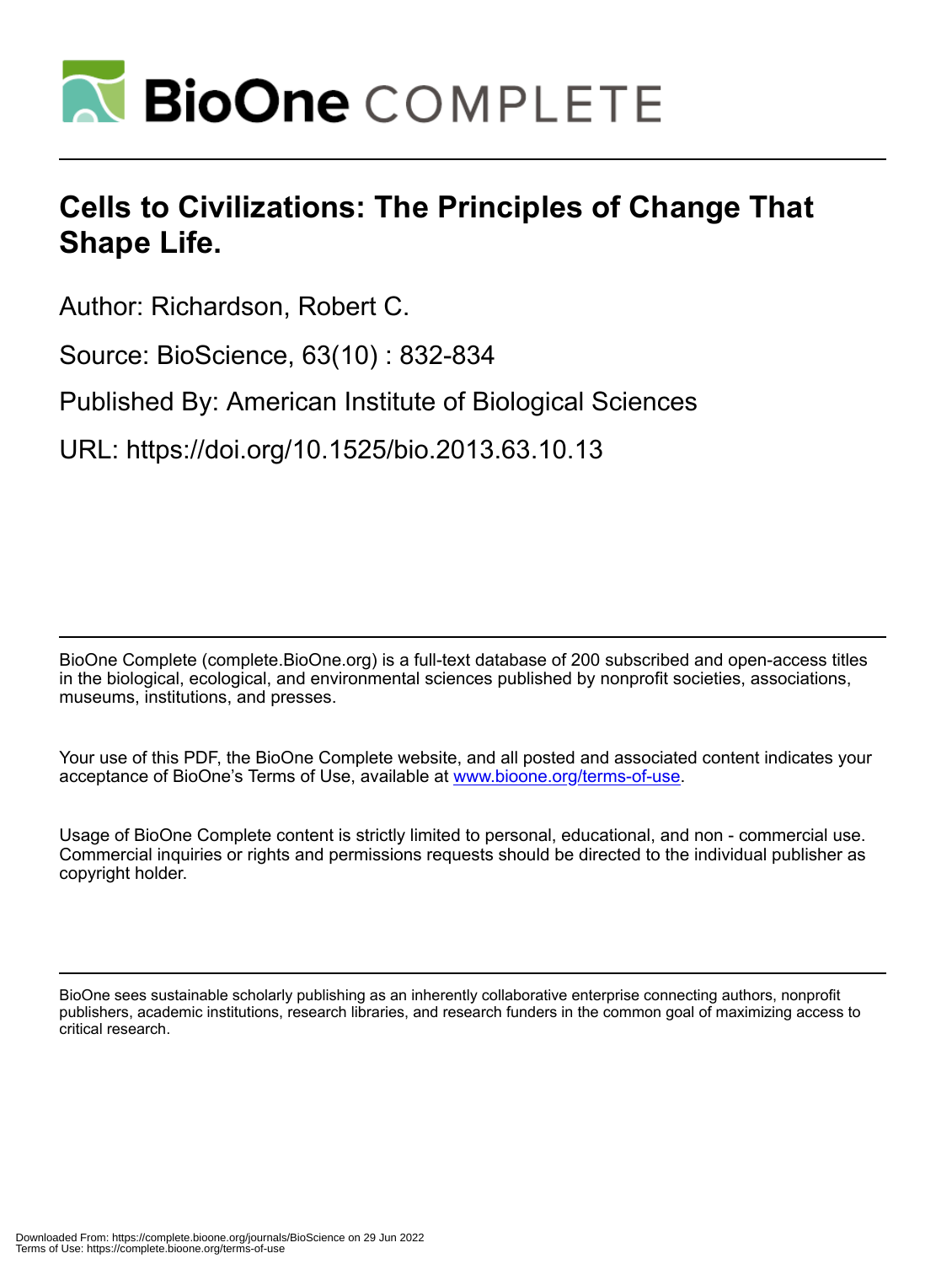that they are "active and prudently evaluating men's humorous displays" (p. 339). Nevertheless, the empirical evidence to suggest that men are the *producers* of humor and that women are the recipients goes largely unexamined, with no effort made to detect potential biases that may have shaped how such studies are conducted. At best, it appears as if women are actively allowing males to place them in the passive recipient position. This lack of a more critical approach seems to be an opportunity missed, given that this is exactly the kind of finding where a more extensive feminist reappraisal might pay dividends.

Another point of contention found in the book is the thorny issue of the naturalistic fallacy. At the end of a very interesting and thought-provoking chapter on culture, traditions, and the role of mothers in sustaining cultural practices, Coe and Palmer note the irony in their suggestion that the stereotyped "domestic role" of women has been of great evolutionary significance. They go on to argue that "there is no need to fear that the patterns of behaviour favoured by natural selection in the past dictate what we should desire or what is possible to achieve in the future. To think otherwise is to commit the naturalistic fallacy" (p. 129). For those who subscribe to a particular school of evolutionary thought associated most prominently with Leda Cosmides, John Tooby, and David Buss, however, there is a strong and deeply held commitment to the idea that patterns of behavior favored by natural selection do dictate what we desire today, and, as a result, may place certain limits on what we can achieve. The argument is precisely that much of our current psychology reflects the influence of natural selection—a process that shaped the preferences of our ancestors in ways that ensured our current existence. Should Coe and Palmer's proposition turn out to be true, it would force us to question how much of our decisionmaking is truly autonomous and to ask whether it is possible to eradicate certain biases and behaviors—and it

would raise the issue of whether to incorporate such knowledge into our legal and political systems.

Alternatively, a more integrative evolutionary psychology, resulting from the incorporation of feminist thinking, might allow a more nuanced view of the evolutionary process to permeate. The naturalistic fallacy occurs when one derives moral values exclusively from facts, and it is the word *exclusively* that matters: We can and do use facts about the world to inform our moral and value judgments, but we do not use *only* facts to decide what is right or wrong. To worry about whether naturally selected behaviors might influence our current desires is not, then, to commit the naturalistic fallacy. We are not imposing moral values on objective facts; rather, we are simply recognizing that what is is. On this basis, we can then decide how we wish to use those facts within the human moral universe.

Should you read *Evolution's Empress*? Absolutely. As critical as the above may seem, one only bothers to criticize those things that are worth taking seriously, those that provoke thought and inspire deeper consideration, and this book certainly does that.

## LOUISE BARRETT

*Louise Barrett (louise.barrett@uleth.ca) is professor of psychology and Canada Research Chair in Cognition, Evolution, and Behaviour at the University of Lethbridge in Alberta, Canada. She is the author of* Beyond the Brain: How Body and Environment Shape Animal and Human Minds *(2011, Princeton University Press).*

# SEEING THE FOREST—AND THE TREES

**Cells to Civilizations: The Principles of Change That Shape Life.** Enrico Coen. Princeton University Press, 2012. 360 pp., illus. \$29.95 (ISBN 9780691149677 cloth).

I *of Change that Shape Life*, author n *Cells to Civilizations: The Principles*  and plant biologist (and corecipient of the Darwin Medal) Enrico Coen is one of the latest scientists to carry the banner claiming the existence of a pattern to the transformation of all living things—an evolutionary transformation that embraces the processes (or the four domains) of biological evolution, development, learning, and culture. Coen is in distinguished company, both past and present. Donald T. Campbell pressed for a structural parallel between evolutionary biology and evolutionary epistemology based on random variation and selective retention. Gerald M. Edelman's "neural Darwinism" asserted a pattern between learning and other complex adaptive systems using the concept of feedback. Richard Dawkins and Daniel Dennett each strive to prove the existence of similarities between biological and cultural evolution. Stuart Kauffman ambitiously asserts that a single set of processes guides both evolution and development, as well as the dynamics of other complex systems. Peter J. Richerson and Robert Boyd together have developed an impressive multilevel account of evolution. All good company aside, Coen does not simply reiterate what has gone before; he develops and compares models of evolutionary transformation within four distinct domains, stating the presence of a formally similar set of mechanisms in each case.

In *Cells to Civilizations*, the author identifies a total of seven principles that are involved in evolutionary transformation, and the core of his approach is rooted in Alan Turing's (1952) classic account of morphogenesis using the model of a reaction–diffusion system, in which Turing showed us that it is possible to generate interesting patterns of growth. Coen depicts two feedback loops, one positive and one negative, regulating a specific domain. The positive loop is described as *reinforcement* and the negative loop as *competition*. Using this dual-feedback system, Coen explains the developmental patterning within *Escherichia coli*, and specifically, how *E. coli* reliably divides in its midsection. When the organism prepares to reproduce,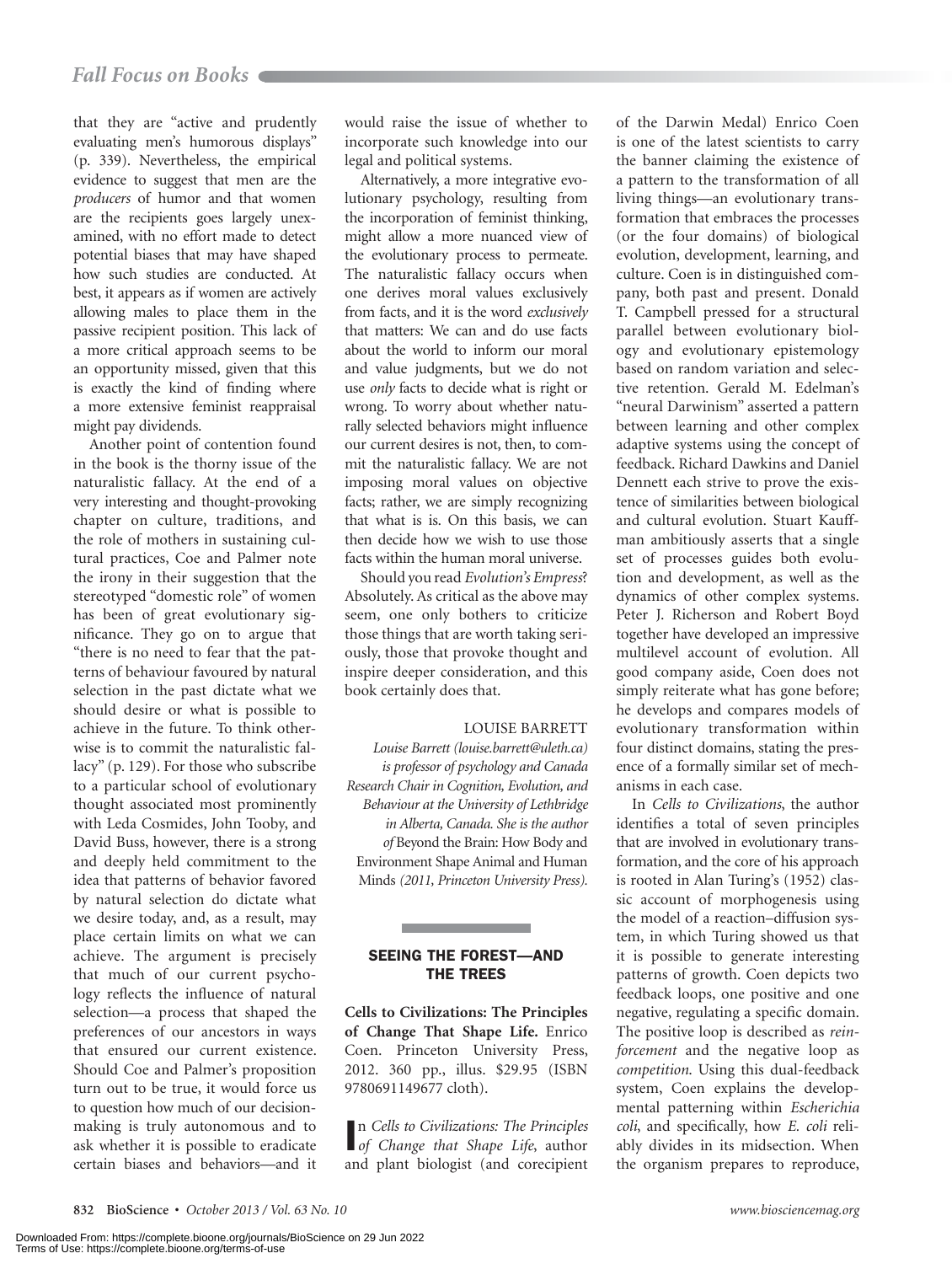two crucial proteins, MinD and MinE, are involved. As MinD attaches to a membrane, it improves the chances that other MinD will attach to the same region. This is the chemical reaction, or *reinforcement* stage. When MinE binds to MinD, MinD detaches from the cell membrane. Diffusion distributes the Min proteins throughout the cell, but with the right affinities and diffusion rates, the MinD proteins oscillate and begin to concentrate at opposite ends of the cell. This reaction–diffusion process continues until the partition of the cell forms in the middle, where the concentrations of proteins are lowest. According to Coen's dual-feedback loop, the binding of proteins is positively reinforced, but as more MinD become present, a decrease in binding occurs; instead of uniformity, there is oscillation.



These sorts of dual-feedback loops are common in natural systems. Coen uses the term *transformation* to capture changes in living systems over time. *Cells to Civilizations* presents the various components of transformation and demonstrates how they regulate limited-density growth (competition) and patterning. Describing these seven principles, along with how they work and interact, is to offer what Coen calls "life's creative recipe" (p. 60). These principles form the basic structure on which Coen builds his transformations in each of his favored domains.

According to the *principle of variation*, variation in a population is essential for change, and it can have a variety

of sources, including both mutation and recombination. The point is familiar in evolutionary biology: In the absence of substantial variation, there would be no evolutionary change.

In the *principle of persistence*, the necessity that change accumulates over time is emphasized. Organisms are relatively stable entities, as is the DNA that ensures their persistence. Coen uses persistence to cover both replication and simple continuity, noticing that, for evolutionary change to take place, there must be a trade-off between persistence and variation.

Some variations influence reproductive capacity, and this gives rise to the *principle of reinforcement*. Simple growth is a matter of reinforcement. If a population grows, it may not lead to a change in the relative numbers of variations; it would still count as reinforcement but not as a transformation.

Following the *principle of competition*, reinforcement is not sufficient for natural selection (or sexual selection) to operate. Competition, as Darwin saw it, emerges when limitations on resources are imposed by limitations on growth. Coen recognizes that, with competition, change can occur even in the absence of differences in fitness. When competition and reinforcement are both present, along with variation and persistence, the result is evolution by natural selection.

Coen also recognizes the *principle of cooperation*, which affirms that cooperation, as well as competition, can influence evolutionary outcomes. He uses the term *cooperation* in a broad sense to include, for example, a series of bases cooperating in order to produce a protein; likewise, it is cooperation when genes in the same organism form a phenotype.

Simpler elements can combine to form elaborate complexes, increasing what Coen calls the "richness of the world." The *principle of combinatorial richness* acknowledges that linkage creates a greater variation. The genetic code is a simple illustration of this principle. If there are 25,000 genes in the human genome, each with thousands of base pairs, the number of doi:10.1525/bio.2013.63.10.13 possible genotypes is astronomical.

Evolution is constrained by history; organisms modify their own environments, creating a context for further evolution. This understanding that competition and cooperation occur in a context that the organism creates is what Coen calls the *principle of recurrence*. Bat wings and bird wings are very different structures, but the basic forelimb structure is preserved in both. The result is a historical trajectory that is "convoluted and idiosyncratic" (p. 51).

These principles were initially developed from the perspective of biological evolution, but the book aims to extend them to three other domains: development, learning, and culture. Development is not just growth but transformation. Whereas evolution results in diverse life forms arising over time, development is "the recipe [that] involves populations of molecules and cells within the same individual and leads to the emergence of an adult within a single generation" (p. 109). Within development there is selective reinforcement for some cell types and repression for others, with the result being not just growth but a change in conformation.

Likewise, learning is not a simple matter of conditioning, although conditioning does, of course, change expectations. Coen uses a model from Montague and colleagues (1996) called *temporal difference learning* to explain the change in expectations. The details are interesting, but the core idea is that conditioning incrementally alters synaptic strengths through feedback (reinforcement). This is matched with a decline in the response to rewards (inhibition): "At the heart of learning, we have a double feedback loop of reinforcement and competition, fueled by a balance of variation and persistence" (p. 167).

The same set of principles, Coen says, are at play in cultural transformations, and he uses the artistic trends of fifteenth-century Florence as an example. Artistic innovation fueled artistic innovation, and as innovations spread, so did competition. Once again, Coen sees the familiar dual-feedback loop, fueled by individual variation and